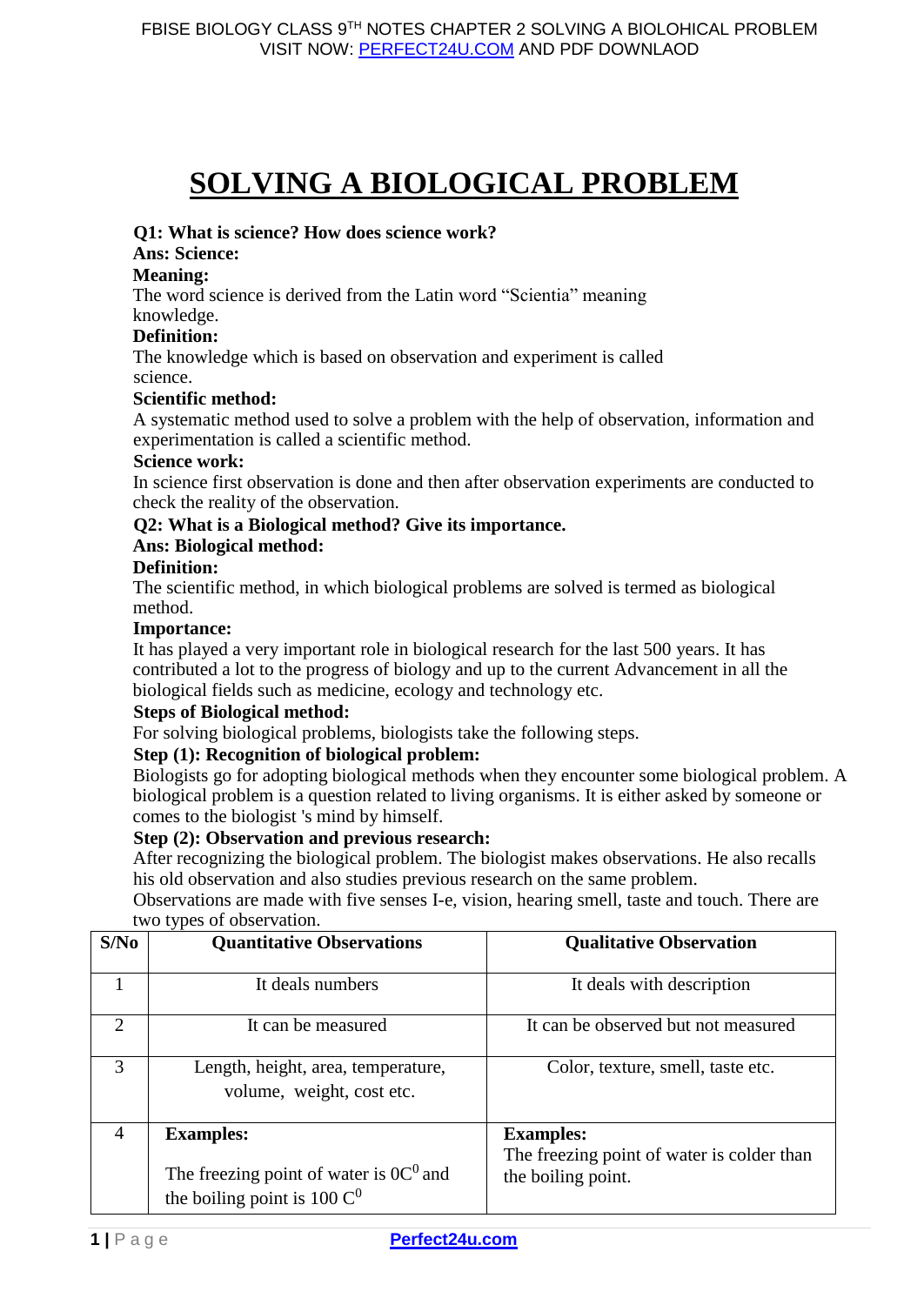|  | A liter of water weight 1000 grams<br>and liter of ethanol weighs 789<br>grams | A liter of water is heavier than a liter of<br>ethanol. |
|--|--------------------------------------------------------------------------------|---------------------------------------------------------|
|--|--------------------------------------------------------------------------------|---------------------------------------------------------|

# **Step (3): Hypothesis:**

Hypothesis is unaltered before experimentation "so a tentative explanation of observation is called hypothesis" Biologist reasoning to formulate a hypothesis. Hypothesis consists of two type reasoning

# **I. Deductive Reasoning (deduce – take away from total):**

Deductive Reasoning is the observation from general to specific.

## **Example:**

If all organisms have cells and humans are also an organism, then conclude that humans should have cells.

## **II. Inductive Reasoning (induct-lead in):**

Inductive reasoning is the observation from specific to general.

### **Example:**

We observe cell in Micro-Organisms so we can conclude that all living organism have cell in their body

### **Characteristic of a good Hypothesis:**

- $\triangleright$  It is based upon observation made by the biologist
- $\triangleright$  It is a proposed statement to answer the problem.
- $\triangleright$  It is testable through experiments.
- $\triangleright$  It should be kept as simple as possible.
- $\triangleright$  There is always a way to disprove the hypothesis after experimentation.

#### **Step (4): Deduction:**

In this step biologists draw deduction from hypothesis deduction is the logical consequences of hypothesis as true and draw out the expected results called deduction. It involves the use of "if" and "then".

## **Example:**

If all birds have wings, then pigeon is a bird

### **Step (5): Experiment:**

The most important thing about biological methods is experimentation. Biologists

perform experiments on his hypothesis and check the deductions.

Through experiment he can find that deduction of some hypotheses has come true while others have not. In this way, the hypotheses are proved as true or false hypotheses are rejected while the true ones are accepted.

In science when doing the experiment, it must be a controlled experiment. The scientist must contrast an experimental group with a control group.

For example,

- $\triangleright$  Experimental group (patients)
- ⮚ Control group (Healthy person)

# **Step 6: Conclusion and Reporting:**

Biologist collects data from his experiments. He analyzes the data statistically to reach some conclusion. He publishes his conclusion in the form of research articles in scientific journals and books. Publishing results is an essential part of scientific method.

### **Q3. Describe the steps involved in the biological method taking malaria as an example? Ans: Malaria**

Malaria is a common disease in many countries including Pakistan.

#### **Naming:**

The word malaria is the combination of two Italian words: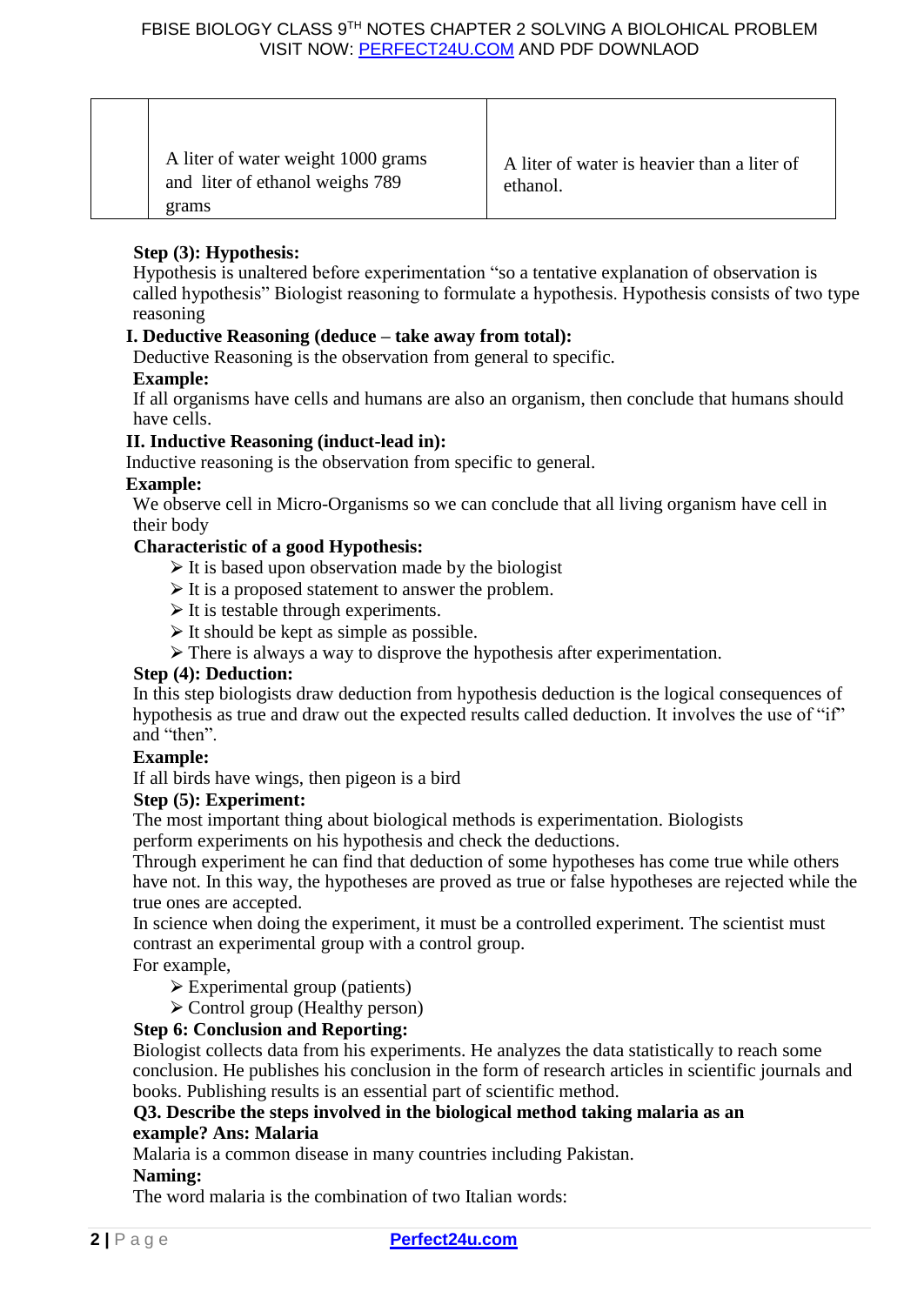≻ "Mala" Mean

≻ "Area" Mean "air"

#### **Biological problem 1: what is the cause of Malaria Step 1: Observation:**

- ⮚ Malarial patient experienced recurring attacks of chills and fevers.
- $\triangleright$  The disease was more common among people who lived in low marshy area.
- $\triangleright$  Drinking the water of marshes does not cause malaria.

These observations did not help much for solving the problem I-e "what is the cause of malaria" In 1878 a French physician Laveran examined the blood of a malaria patient under microscope. Five year late, the same microorganisms were observed in the blood of malaria patient and these microorganisms were given the name of **"Plasmodium"** 

### **Step 2: Hypothesis and Deduction:**

### **Hypothesis**

Biologist further build upon the ancient observation and the discovery of Laveran the hypothesis made in this case was,

"Plasmodium is the cause of Malaria"

### **Deduction:**

Biologist does not know whether his hypothesis is true or not, but he accepts it may be true and makes a deduction. One of deduction from above hypothesis was,

If plasmodium is the cause of malaria, then all malarial patients should have plasmodium in their blood

### **Step 3: Experiment and Result:**

### **Experiment:**

The next step was to test the deduction through experiments which were designed as,

"Blood of 100 malaria patients was examined under microscope. For the purpose of having a control group, the blood of 100 healthy persons was also examined under microscope"

### **Result:**

It was observed that all the malarial patients have plasmodium in their blood; whereas the blood of healthy persons was free from plasmodium.

#### **Step 4: Conclusion**

The result was quite convincing and proved that the hypothesis "Plasmodium is the cause of malaria" was true.

### **Biological problem 2: How is plasmodium transmitted to human beings? Step 1: Observation:**

Biologist were having following observations

- $\triangleright$  Malaria is associated with marshes
- ⮚ Drinking water of marshes does not cause malaria.

From these observations it can be concluded that plasmodium was not in the marsh water. But it must be carried by something that comes to marsh water.

In 1883 a physician A.F.A king listed twenty observations. Some important observation of A.F.A king were:

- $\triangleright$  People who slept in open places suffered from malaria more than the people who slept indoors.
- $\triangleright$  Individuals who slept near a smoky fire usually did not get malaria.
- $\triangleright$  Those people who used mosquito nets suffer less from malaria as compared to those who did not use mosquito nets.

## **Step 2: Hypothesis:**

On the basis of this observation king suggested a hypothesis:

"Mosquitoes transmit plasmodium and so are involved in the spread of malaria **Step 3:** 

Following deductions were made considering the hypothesis as true: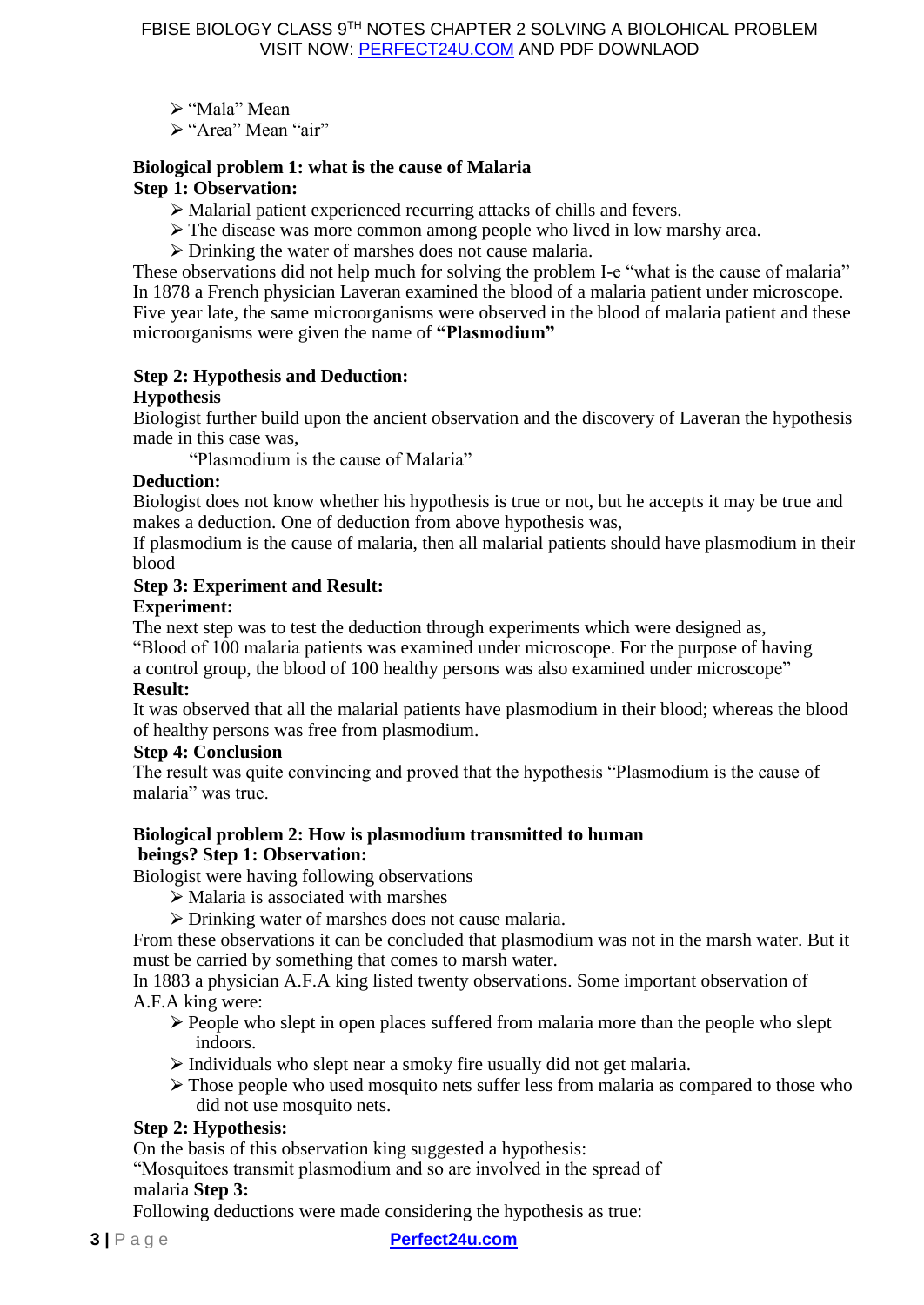"If mosquitoes are involved in the spread of malaria then, plasmodium should be present in mosquitoes" OR

"A mosquito can get plasmodium by biting a malarial patient"

# **Step4: Experiment:**

Ronald Ross was a British army physician who worked in India in the 1880s. He performed an important experiment to test the above deduction He allowed a female Culex mosquito to bite sparrows suffering from malaria. Some of the mosquitoes were killed and studied at various time Ross found that plasmodium multiplied in the wall of the mosquito's stomach and then moved into

mosquitoes' salivary glands. He said some mosquitoes need the blood of mammals or birds for the maturation of the eggs. Ross found that the saliva of the infected mosquito contained plasmodium and in these previously healthy sparrows, he found many plasmodia. **Result:** 

It was observed where sparrows had plasmodium in their blood.

# **Step 4: Conclusion:**

The results were quite convincing and proved that the hypothesis "How plasmodium transmitted to human beings" was true.

# **Q4: Explain the experiment of malaria on humans?**

**Anio**n the end hypothesis was tested by direct experimentation by human beings. In 1898 Italian biologists allowed an anopheles mosquito to bite a malaria patient. The mosquito was kept for a few days and then it was allowed to bite a healthy man. This person later got malaria. In this way, it was confirmed that mosquitoes transmit plasmodium and spread malaria.

## **Transmission of plasmodium:**

When a female mosquito pierces the skin with her mouthparts, she injects a small amount of saliva to prevent the blood from clotting in her food canal.



#### **Q5: Write a comprehensive definition of theory, law or principle. Ans: Theory: -**

When more research is carried out on a hypothesis and all the available evidence favors it, then it becomes theory.

## **Explanation: -**

We know that when a hypothesis has been proved by experiments. Scientists keep on trying to do more experiments on it. When a hypothesis is proved by many experiments, scientists develop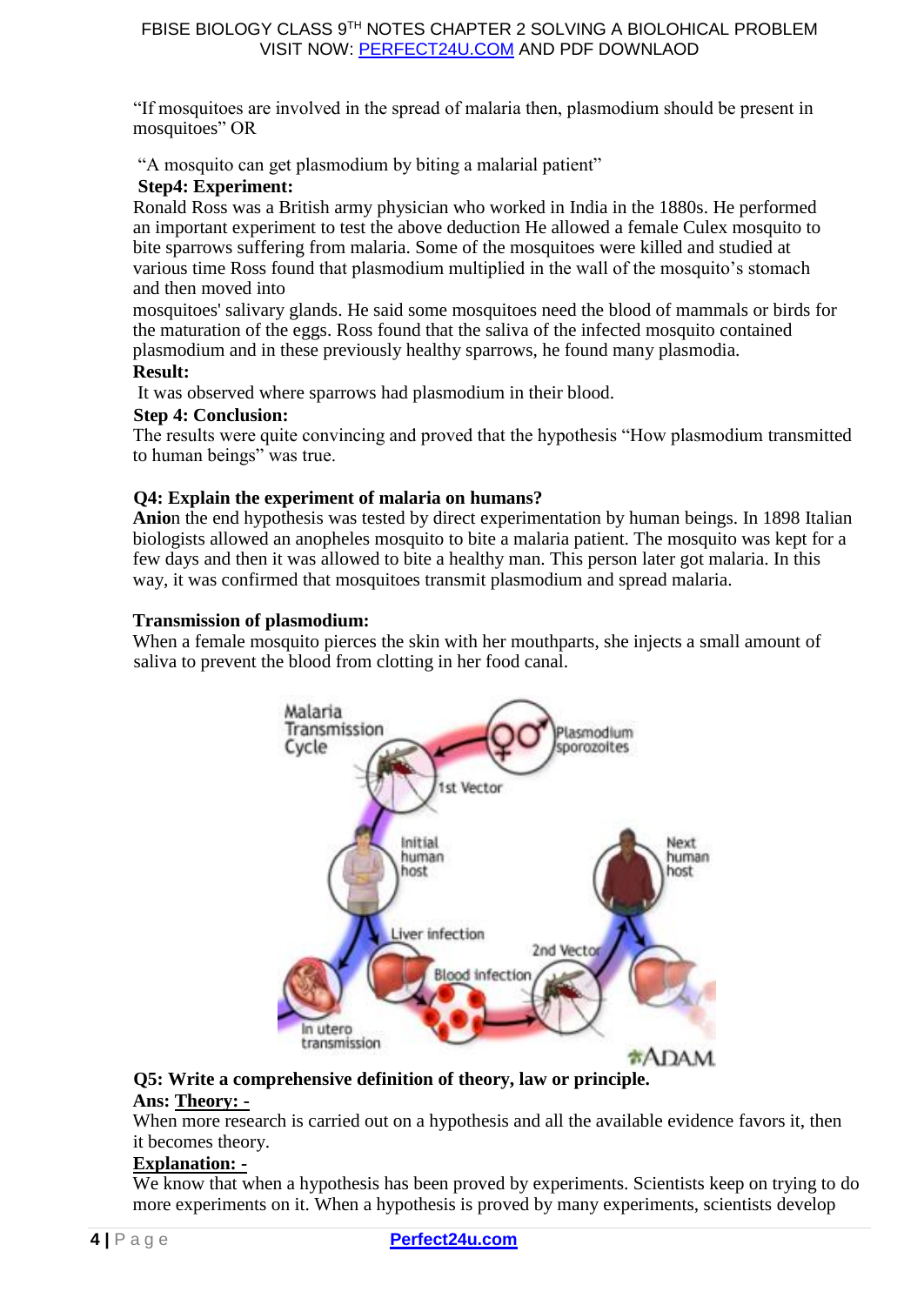more hypotheses that are proved by many experiments, scientists develop more hypotheses from it and test them experimentally. If the new hypotheses are again proved the original hypothesis becomes a theory.

# **Example: -**

 $\triangleright$  Darwin theory about evolution

 $\geq$  Lamarck theory about evolution

# **Law or scientific principle: -**

When a theory is accepted again and again and becomes a universal truth is called law. It must be simple, universal and absolute.

### **Explanation: -**

Many biologists take it as a challenge and exert greater efforts to disprove the theory. If a theory survives such a doubtful approach and continues to be supported by experimental evidence, it becomes law or principle. A scientific law is a uniform or constant fact of nature.

### **Example:**

Hardy Weinberg principle and Mendel's laws of inheritance.

#### **Q6: Discuss data organization and data Analysis?**

**Ans:** Data organization and data analysis are important steps in the biological method.

### **Data organization:**

### **Data;**

Data can be defined as

"Data can be defined as

"A piece of information such as name, date or values taken from observation and experimentation"

In order to formulate and then to test the hypotheses, scientists collect and organize data through the use of variables and controls, results can be determined.

## **a. Variable:**

Variables are those factors being tested in an experiment and usually compared to a control.

#### **control;**

A control is a known measure to which scientists can compare their results. Prior to conducting an experiment, it is very important for a scientist to describe the data collection methods. It ensures the quality of the experiment. Data is organized in different formats like graphics, tables, flow charts, maps and diagrams.

#### **Data analysis;**

Data analysis is necessary to prove or disprove hypotheses by experimentation. The methods involved in testing or analyzing the data are also important since an experiment should be repeated by others to ensure the quality of results. Depending on the type of data and the biological problem, this might include application of statistical methods i.e., ratio and proportion.

#### **aeration:**

When a relation between two numbers e.g. 'a' and 'b' is expressed in terms of quotient (a/b), such a relation is the ratio of one number to the other. A ratio may be expressed by putting a division  $(\div)$  or Colon  $(\cdot)$  mark between the two numbers.

### **Example:**

The ratio between 50 malarial patients and 150 normal persons is 1: 3.

#### **proportion:**

Proportion means to join the equal ratios by the sign of equality  $(=)$ . **Example:**

#### a:  $b = c$ : d

is a proportion between the two ratios? This proportion may also be expressed as a: b:c: d.

In every proportion of two ratios have four terms i. e The first and fourth terms are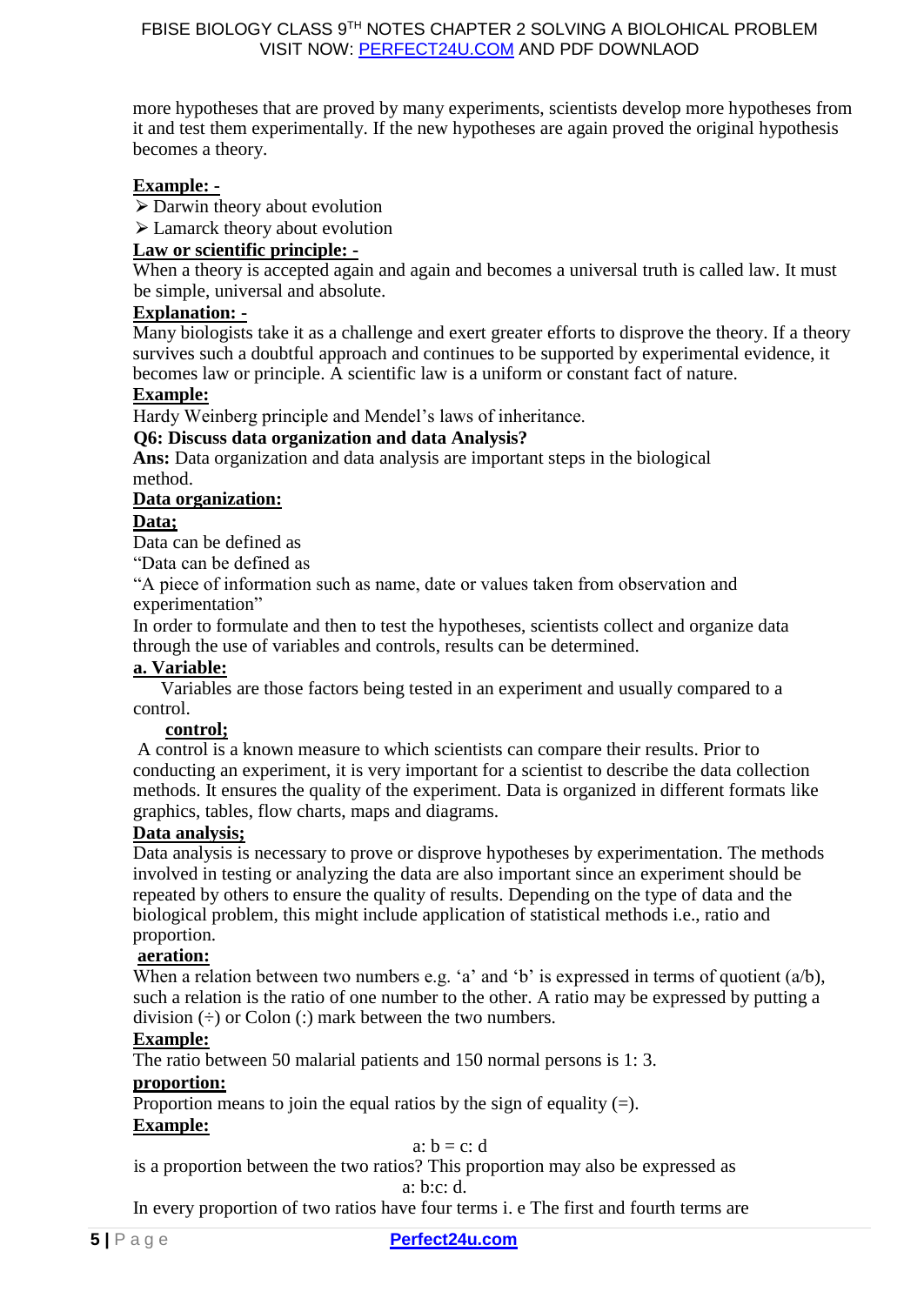called extremes, the second and third are called means.

So, in the above proportions 'a' and 'd' are extremes while 'b' and 'c' are meanings.

The basic rule used to solve problems through ratio and proportion is that the product of the extremes is equal to the product of means. When three values in a proportion are known, the fourth one  $(X)$  can be calculated by using this rule.

### **Example: -**

If a biologist wants to know how many sparrows would be infected with malaria if he allows Culex mosquitoes to bite 50 sparrows. Previously in one of his findings he already noticed that if allowed Culex mosquitoes to bite 10 sparrows 6 out of them got malaria.

# **Rule: a: b:c: d**

# **Sparrow: -**

**Sparrow: -**



Dividing both sides by 10.

$$
\frac{16x}{40} = \frac{360^{30}}{40}
$$
  
x = 30

It means that 30 out of 50 sparrows will get malaria. Proportions are used to draw the conclusion.

# **Q7: What is the relationship between biology and Mathematics?**

#### **Ans: Mathematics as integral part of science:**

Mathematics is used in biology in many fields.

## **Applied mathematics:**

Biological methods also involve the use of applied mathematics to solve biological problems. Major biological Problems in which knowledge of mathematics is used include gene finding, protein structure and the modelling of evolution

## **Bioinformatics:**

Bioinformatics refers to the use of algorithms, computational and statistical techniques for the analysis of biological data. Computational biology refers to hypothesis driven investigation of specific biological problem using computer

## **For Example:**

It is used for calculation in the Human genome project. This project is used to determine the gene sequence of a particular organization. Mathematics is also used in ecology and evolution.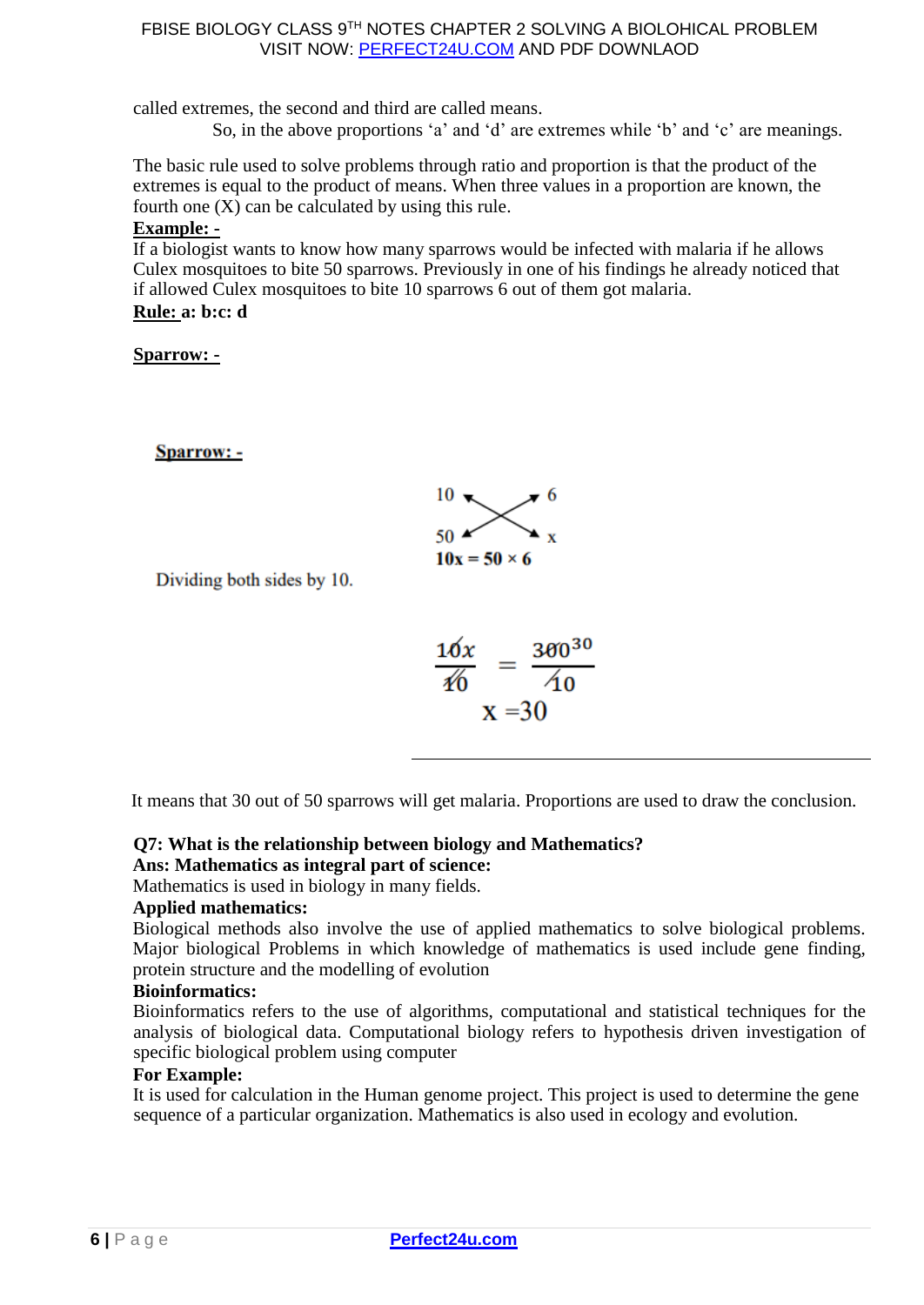# **SHORT QUESTION**

### **B. Give short answers to the following question?**

**Q1. What is science? How does science work?** 

### **Ans. See Q NO 1**

# **Q2. Control group is important for scientific study, How?**

## **Ans. Control group:**

It is a group that remains constant throughout the experiment to test a hypothesis. But other variables are compared with it.

## **Importance:**

- 1. To find a more accurate and acceptable result of the experiment.
- 2. To compare the result with it.
- 3. To know the effect of treatment.

# **Q3. What deductions were developed during the study of Malaria?**

Ans. Biologist does not know whether his hypothesis is true or not, but he accepts it may be true and makes a deduction.

- I. "If Plasmodium is the cause of malaria, then all malarial patients should have plasmodium in their blood"
- ii. "if mosquitoes are involved in the spread of malaria and Plasmodium should be present in mosquitoes''
- iii. "A mosquito can get plasmodium by biting a malarial patient"

## **Q4: How Ronald Ross conducted the experiment to prove that mosquitoes are involved in the spread of malaria?**

## **Ans:** Ronald Ross Experiment:

Ronald Ross was a British army physician who worked in India in 1880's. He performed an important experiment to test the above deduction. He allowed a female Culex mosquito to bite sparrows suffering from malaria. Some of the mosquitoes were killed and studied at various times. Ross found that Plasmodium multiplied in the wall of the mosquito's stomach and then moved into mosquito's salivary glands.

He kept some mosquitoes alive and allowed them to bite healthy sparrows. Female mosquitoes need the blood of mammals or birds for the maturation of their eggs. Ross found that the saliva of the infected mosquito contained Plasmodium and these entered the sparrow's blood. When he examined the blood of these previously healthy sparrows, he found many Plasmodium.

## **Q5: At what stage of the biological method, Hypothesis, is accepted or rejected?**

**Ans:** The stage of the biological method, in which a hypothesis is accepted or rejected is an experiment. The most basic step of a biological method is experimentation. After experimentation the incorrect hypotheses are rejected and the one which proves correct is accepted.

# **LONG QUESTION**

# **Give Detailed answers to the following Questions.**

**Q1: Differentiate between inductive reasoning and deductive** 

**reasoning? Ans:** See Q No. 2

**Q2: Explain how biologists use scientific methods to solve the mysteries of addressing the malarial problem?**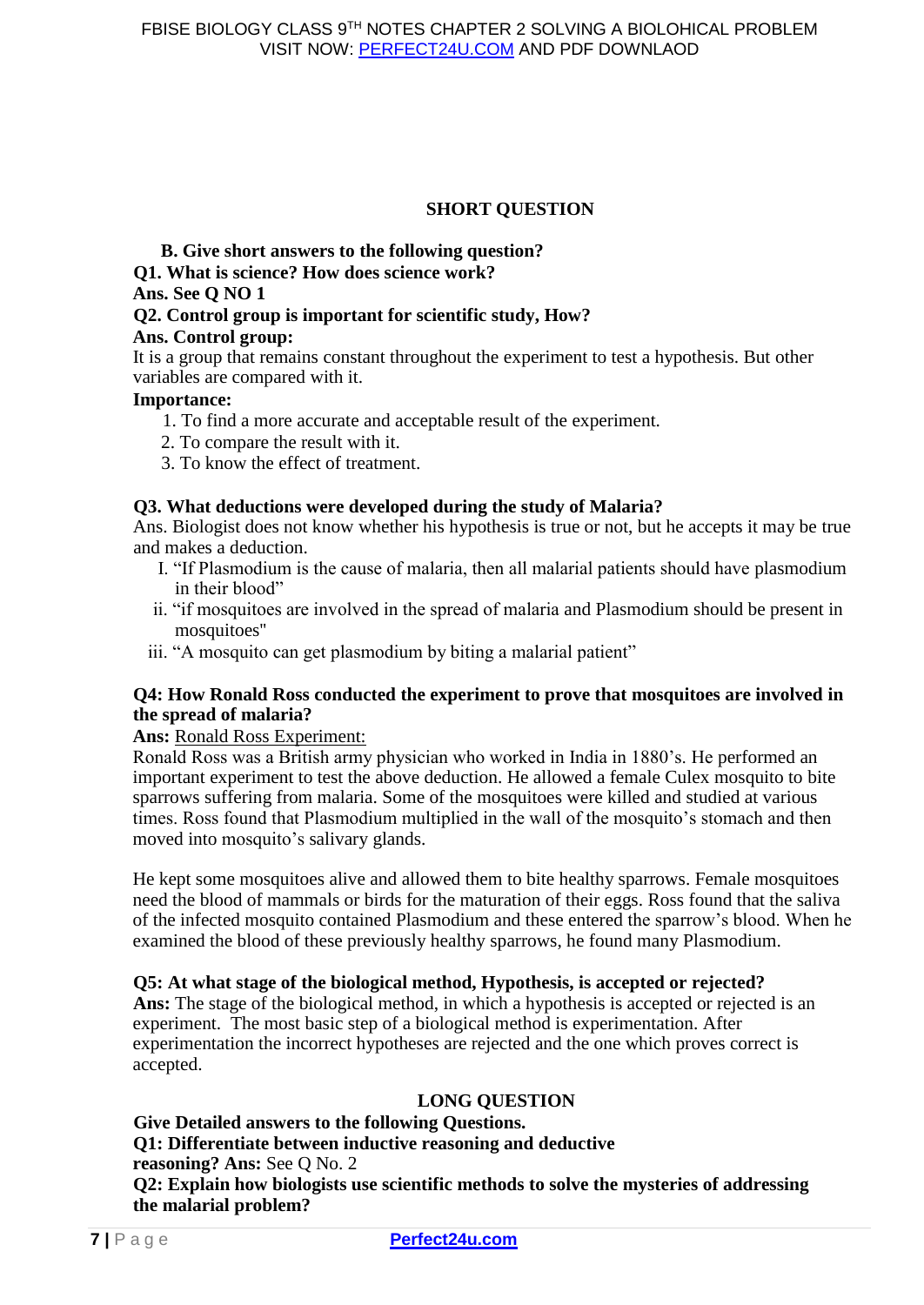**Ans:** See Q No. 3 **Q3: Explain how mathematics can be used to interpret the data obtained through experimentation. Ans.** See Q No. 6(See ratio, proportion and solved example)

# **Different Type Notes Please Check This**

# **Biology Chapter 2 (Solving a Biological Problem) Understanding The Concepts**

# **Q.1) Describe the steps involved in the biological method taking malaria as an example. Steps involved in biological method:**

In the last part of the nineteenth century, many different causes of malaria were being suggested.

# **Observations about malaria:**

By that time there were four major observations about malaria.

- 1. Malaria and marshy areas have some relation.
- 2. Quinine is an effective drug for treating malaria.
- 3. Drinking the water of marshes does not cause malaria.
- 4. Plasmodium is seen in the blood of malarial patients.

# **Hypothesis about malaria:**

The hypothesis made in this case was;

# **"Plasmodium is the cause of malaria"**

Scientists do not know whether their hypothesis was true or not, but they accept it may be true and make deductions. One of the deductions from the above hypothesis was;

"If plasmodium is the cause of malaria, then all person ill with malaria should have Plasmodium in their blood".

## **An experiment about malaria:**

The next step was to test the deduction through experiments which are designed as,

"Blood of 100 malarial patients was examined under the microscope. For the purpose of having a control group, the blood of 100 healthy persons was also examined under the microscope".

# **Results about malaria:**

The results of the experiments showed that almost all malarial patients had plasmodium in their blood while 07 out of 100 healthy persons also had plasmodium in their blood (now we know that Plasmodium in the blood of healthy people was in incubation period i.e. the period between the entry of parasite in host and appearance of symptoms). The results were quite convincing and proved that the hypothesis "Plasmodium is the cause of malaria" was true.

**Q.2) If a test shows that some people have Plasmodium in their blood but they do not show any symptoms of malaria, what hypothesis would you formulate to answer this problem?**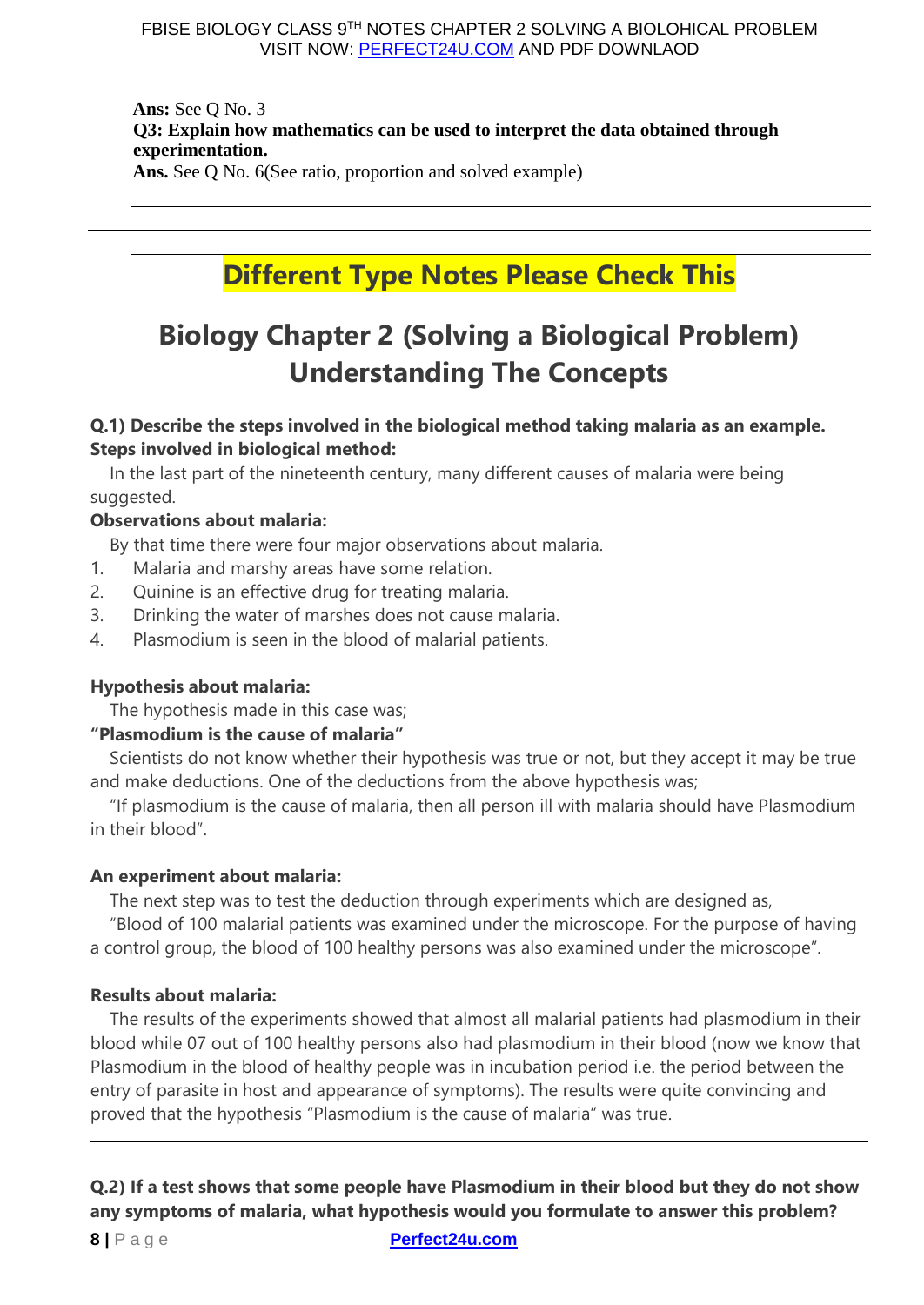If some people have Plasmodium in their blood but they do not show any symptoms of malaria, then plasmodium is present in them but it is under incubation period ( incubation period is the time between catching an infection and symptoms appearing). So a hypothesis made in this case would be,

"Plasmodium under incubation period doesn't show malarial symptoms in its host"

# **Q.3) How the principles of ratio and proportion are used in biological methods.**

Proportion means to join two equal ratios by the sign of equality  $(=)$ . For example; a:b = c:d is the proportion between the two ratios. This proportion may also be expressed as a:b:: c:d. In every proportion of two ratios, there are four terms i.e. the first and fourth terms are called extremes, the second and third are called means. So in the above proportion, 'a' and 'b' are extremes while 'b' and 'c' are means. The basic rule used to solve the problems through ratios and proportion is that the product of extremes is equal to the product of means. When three values in a proportion are known, the fourth one (X) can be calculated by using this rule.

# **Example:**

A biologist can calculate how many birds would get malaria when he allows infected mosquitoes to Bite 100 healthy sparrows. In an experiment, he noted that when he allowed mosquitoes to bite 20 sparrows, 14 out of them got malaria. Now he uses the proportion rule.

Federal G9 Biology Notes Chapter 2 Pdf Download 5

# **Q.4) Justify mathematics as an integral part of the scientific process.**

# **Mathematics as an integral part of a scientific process:**

The biological method also involves the use of applied mathematics to solve biological problems. Major biological problems in which knowledge of mathematics is used include gene finding, protein structure, and protein-protein interactions, and the modeling of evolution. **Bioinformatics:**

Bioinformatics refers to the use of algorithms, computational and statistical techniques for the analysis of biological data.

# **Computational biology:**

Computational biology refers to the hypothesis-driven investigation of a specific biological problem using computers.

# **Short Questions fbise biology Class 9th Notes**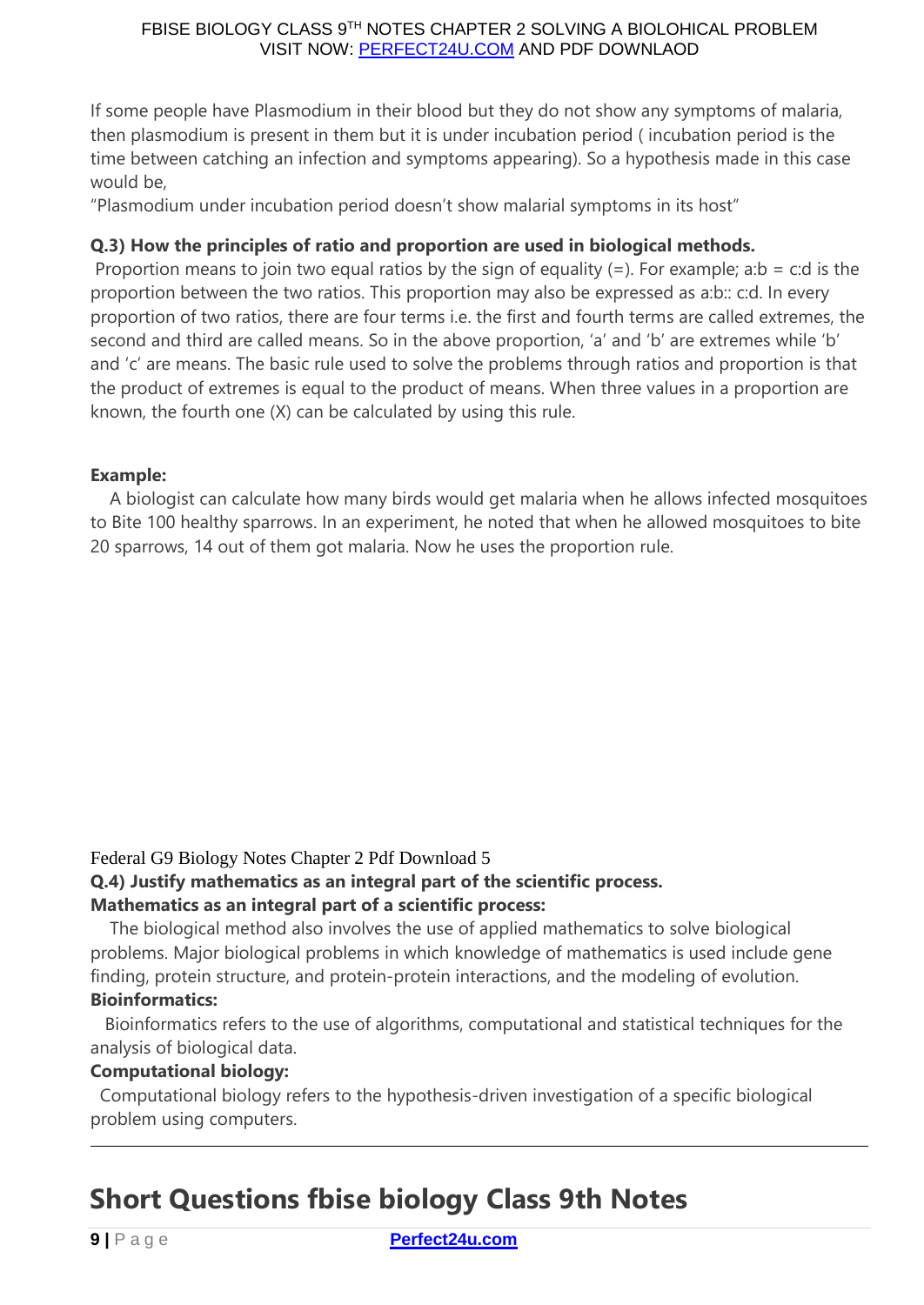# **Q.1) Differentiate between theory and law.**

# **Theory:**

The hypothesis that stands the test of time (often tested and never rejected), are called theories. A theory is supported by a great deal of evidence. Productive theory keeps on suggesting new hypotheses and so testing goes on. Many biologists take it as a challenge and exert greater efforts to disprove the theory.

# **Law and principle:**

If a theory survives a doubtful approach and continues to be supported by experimental evidence, it becomes a law or principle. A scientific law is a uniform or constant fact of nature. It is an irrefutable theory. Examples of biological laws are Hardy-Weinberg's law and Mendel's laws of inheritance.

# **Q.2) Quantitative observations are better in the biological method. How? Answer:**

Quantitative observations are considered more accurate than qualitative ones because the former are invariable and measurable and can be recorded in terms of numbers. Examples of qualitative and quantitative observations are given below.

| <b>Qualitative observations</b>                                                                                          | <b>Quantitative observations</b>                                                                                                                                            |
|--------------------------------------------------------------------------------------------------------------------------|-----------------------------------------------------------------------------------------------------------------------------------------------------------------------------|
| The freezing point of water is colder than the boiling point.<br>A liter of water is heavier than a liter of<br>ethanol. | The freezing point of water $0^{\circ}$ C and<br>the boiling point is $100^{\circ}$ C.<br>A liter of water weighs 1000 grams and<br>a liter of ethanol weighs 789<br>grams. |

# **Initiating And Planning**

# **Q.1) Identify and pose meaningful, answerable scientific questions. Answer:**

# **Scientific questions:**

- 1. Is an Electron larger than a molecule?
- 2. Does Filtration separate mixtures based upon their particle size?
- 3. Can molecules have atoms from more than one chemical element?
- 4. Do plants need light to grow?

# **Q.2) For a given biological problem;**

- • Formulate and test a working hypothesis.
- • Write instructions for conducting investigations.
- • Organize data appropriately using techniques such as tables and graphs.
- • Analyze data to make predictions, decisions, or draw conclusions.
- Confirm, modify, or reject a hypothesis using data analysis.
- Use ratio and proportion in appropriate situations to solve problems

## **Answer:**

## **Light and Growth**

**Observation:** Plants usually grow in lighted areas.

**Question:** Can plants grow without light?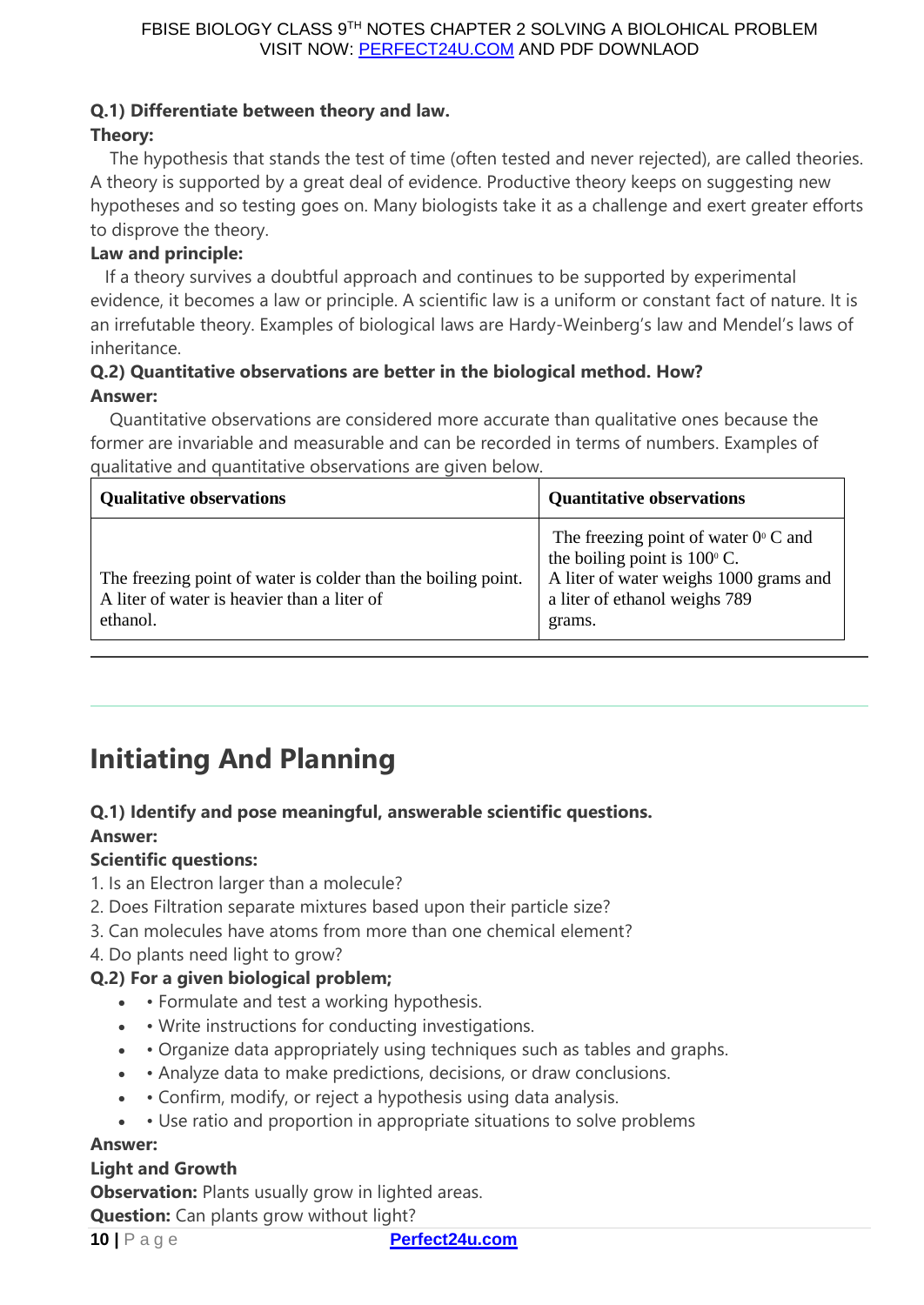**Hypothesis:** Plants cannot grow without light for photosynthesis.

**Prediction:** Seeds germinated inside a box (without light) will not grow well, will be smaller than plants grown in light, and may even die.

# **Materials:**

- Six bean seeds
- $\bullet$  · Six pots
- · Plant sprayer
- · Potting soil
- · Shelf
- Cupboard
- $\bullet$  · Ruler
- · Notebook
- · Pencil

# **Procedure:**

1. Fill each pot with soil.

2. Plant one bean seed in each pot. Make sure you gently cover each seed with a shallow layer of soil.

3. Place three of the pots outside in a spot that receives lots of sunshine. If the weather is too stormy or overcast, position the pots under the light.

4. Place the remaining three spots in a dark cupboard.

5. Think about what you know of plants and light. Why do you think plants might need light? Why do you think they might be able to do without it?

6. Remember the question of this experiment: Do plants need light to grow? Write down your guess, often called a hypothesis, in your notebook.

7. Spray all your planted seeds gently with the mister.

8. Now it's time to wait. To get the best results, you'll want to observe your seeds for at least three weeks. Make sure you use the mister every couple of days.

9. At the end of each week, take a close look at each of your pots. Write down what you see in your notebook.

10. Once a full three weeks have passed, read through your notes. Did the absence of light make a difference?

# **Results:**

The seeds in the cupboard, away from the light, will not grow. Only the plants that received light will sprout.

# **Decision:**

Hence the hypothesis, "Plants cannot grow without light for photosynthesis" is confirmed.

# Important Link

- Sindh textbook board Jamshoro books pdf [download](https://www.perfect24u.com/sindh-textbook-board-jamshoro/) 2021
- KPK Text Book Board New 2021 PDF [Download](https://www.perfect24u.com/kpk-text-book-board-new-2021-pdf-download/)
- Top 9th Class Math Notes PDF [Download](https://www.perfect24u.com/9th-class-math-notes-pdf-download-cha-1-to-9/) Cha 1 to 9
- Biology 9th [Adamjee](https://www.perfect24u.com/biology-9th-adamjee-model-paper-2021/) Model Paper 2021
- Adamjee [Mathematics](https://www.perfect24u.com/adamjee-mathematics-9th-model-papers-2021/) 9th Model Papers 2021
- Punjab Textbook Board Books all Class Books pdf [Download](https://www.perfect24u.com/punjab-textbook-board-books-all-class-books-pdf-download/)
- Unit 1 Simplicity and Humility of Hazrat [Muhammad](https://www.perfect24u.com/unit-1-simplicity-and-humility-of-hazrat-muhammad-pbuh-calss-10-notes/) (PBUH) Calss 10 Notes
- sindh [textbook](https://www.perfect24u.com/sindh-textbook-board-urdu-lazmi-10th-9th-class/) board urdu lazmi 10th 9th class books pdf

### **11** | P a g e **[Perfect24u.com](https://www.perfect24u.com/)**